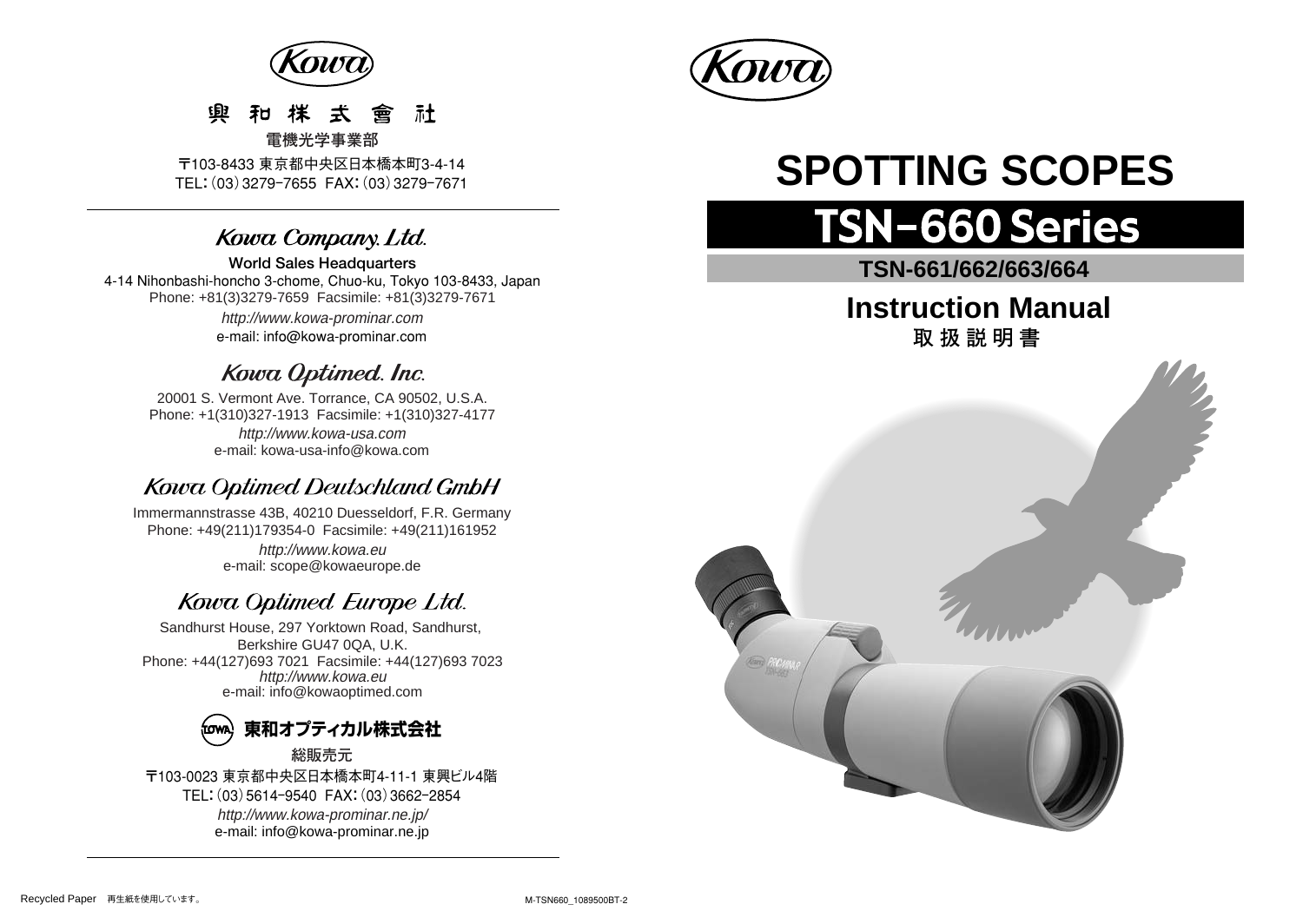#### **Foreword**

Thank you for purchasing your Kowa TSN-660 Series spotting scope. Please take a few minutes to read the following instruction manual in order to better understand the operation, capabilities, care and maintenance of your spotting scope.

この度はコーワスポッティングスコープTSN-660シリーズをお買い上げいただきまして誠にありがとう ございました。お使いになる前に、この取扱説明書をよくお読みいただき、正しくお使いください。



| Minimum Focusing Distance<br>最短合焦距離 | 6m       | 6m       | 6m                    | 6m       |
|-------------------------------------|----------|----------|-----------------------|----------|
| Main Body Length                    | 312mm    | 311mm    | 312mm                 | 311mm    |
| 全長                                  | (12.3in) | (12.2in) | (12.3in)              | (12.2in) |
| Main Body Weight                    | 1010g    | 990a     | 1040g                 | 1020g    |
| 重量                                  | (35.60z) | (34.9oz) | (36.7 <sub>oz</sub> ) | (36.00z) |

\*72mm filter threads on the objective. \*市販のフィルター取付可能 (72mm)

\* Whenever possible use a tripod in order to prevent image blur due to vibration and etc.

対物レンズキャップ

\* Specifications are subject to change without any prior notice.

\* 高倍率での手持ちによる観察はブレが出て不可能ですので、観察用三脚をご使用ください。

\* 製品の仕様および外観は、改良のため予告なく変更されることがあります。

#### **● Standard Accessories 付属品**

● Eyepiece Mount Cap ● Objective Lens Cap ● マウントキャップ

**• Instruction Manual (this document)** 取扱説明書(本書)

## **Functions and Use (1) 機能と使い方(1)**

#### **■ Sliding Hood スライド式フード**

Slide the hood away from the body to protect the lens from exposure to rain or to keep direct sunlight from entering the spotting scope.

対物レンズへの不必要な光線や雨滴の付着を防ぎます。

#### **■ Filter Threads フィルター取り付けネジ**

The filter threads in front of the objective lens allow various types of 72mm filters to be attached to the spotting scope.

市販のフィルター(72mm)を取り付けることができます。

#### ■ Rotating Tripod Mount 回転式三脚マウント

The rotating tripod mount allows the spotting scope to be set at various angles while attached to the tripod. The body of the spotting scope can be turned by loosening the lock screw counterclockwise and rotating the scope to the desired position. (The rotation range of the spotting scope is 360°.)

回転止めネジを反時計回りに回して緩めると、三脚に固定し たまま、見たい位置にスコープ本体を回転できます。(可動範 囲は360°)

#### **■ Bayonet Eyepiece Mount** バヨネット式接眼マウント

The bayonet mount with rubber O-ring seal assures easy and quick interchanging and protection against humidity and dust. To mount, fit the eyepiece to the body mount and turn to the end.

アイピースをわずかに回転させるだけで、着脱が簡単に行え ます。マウント部には湿気、ホコリなどの浸入を防ぐためゴム 製リングが付いています。取り付けの際回転が途中で固くな りますが、最後までしっかり回してください。

#### ■ Dust Protection Glass 防塵ガラス

Protects the scope body from dust and moisture.

スコープ本体を湿気やほこりから守ります。









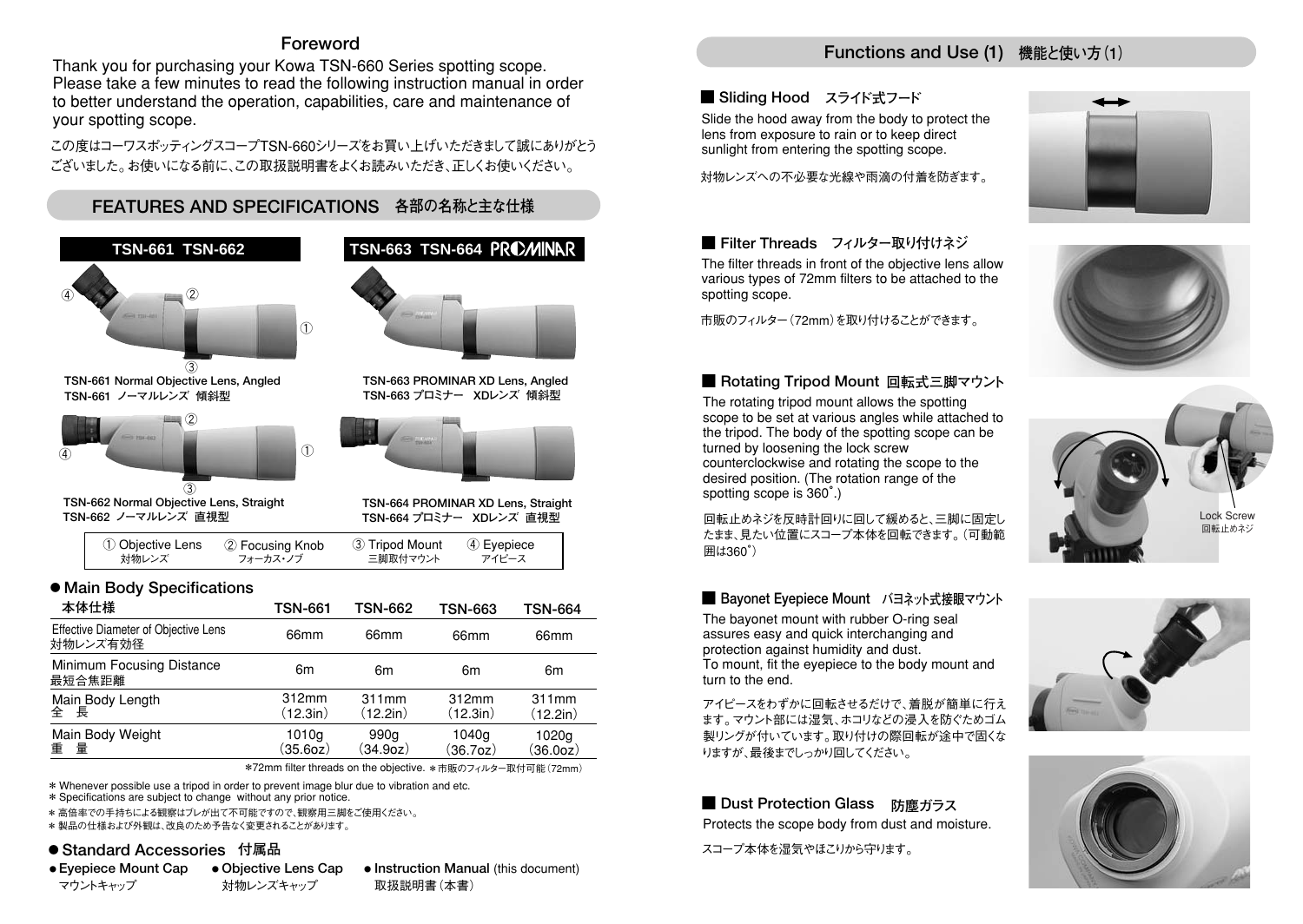#### **Functions and Use (2) 機能と使い方(2)**

#### **■ Aiming Line 照準線**

The aiming line is helpful for quick sighting when high magnification is used and the subject is small or indistinct.

倍率が高いとき、目標が探しにくいときは、照準線を使うと便 利です。



#### **■ Focusing Knob フォーカスノブ**

One-Finger smooth and accurate focusing. Turn the focusing knob clockwise for farther focus and counterclockwise for close focus. Minimum focusing distance is about 6m.

\* Do not turn the focus knob beyond its turning range, as it will damage the focusing mechanism.

指1本で微妙なピント調整がスムーズに行えます。 右方向に回すと遠くに、左方向に回すと近くにピントが合い ます。最近接距離は6mです。

\*フォーカスノブの回転範囲を超えて無理に回転させると、故障の原因 になります。

#### ■ Accessory Mount アクセサリー取り付けネジ

There is a protective ring that is attached to the accessory mount threads. This protective ring must be removed before attaching any accessories and can only be removed when an eyepiece is not attached to the spotting scope.

アクセサリー取り付け用のネジには豊富なオプションを取り付 けることで、スコープを様々な楽しみ方でご使用いただけます。

## **Accessories アクセサリー**

**● Stay-On-Case**

Able to set the scope on tripod even with the case on.

**キャリングケース**  ケースに収納したまま、三脚へ 取り付けて観察できます。



**KOIDER TSN-663** 





**● Eyepiece Specifications** 

**アイピース仕様** 





|                                         | <b>TE-9Z</b>                  | <b>TE-14WD</b> | TE-9WD                 | <b>TE-17HD</b>    |
|-----------------------------------------|-------------------------------|----------------|------------------------|-------------------|
| Magnification<br>倍率                     | 20~60X ZOOM                   | 30X WIDE       | 45X WIDE               | $25\times$ LER    |
| <b>Real Field of View</b><br>実視界        | $1.9^{\circ}$ ~ $1.0^{\circ}$ | $2.4^\circ$    | $1.43^\circ$           | $2.1^\circ$       |
| Field of View at 1000m/yds<br>1000m先の視野 | 33.2~17.5m/yds                | 41.9m/yds      | 25.0 <sub>m</sub> /yds | 36.7m/yds         |
| <b>Exit Pupil</b><br>ひとみ径               | $3.3 \sim 1.1$ mm             | 2.2mm          | 1.5 <sub>mm</sub>      | 2.6 <sub>mm</sub> |
| <b>Relative Brightness</b><br>明るさ       | $10.9 - 1.2$                  | 4.8            | 2.3                    | 6.8               |
| <b>Twilight Factor</b><br>薄暮係数          | $36.3 \sim 62.9$              | 44.5           | 54.5                   | 40.6              |
| Eye Relief<br>アイレリーフ                    | $16.5 \sim 16.0$ mm           | 20.0mm         | 15.0mm                 | 32.0mm            |

#### **デジタルカメラアダプター ● Digital Camera Adapter**





This adapter is used with compact digital cameras. To attach a camera to the spotting scope using the TSN-DA1, the Universal Camera Adapter or adapter ring is needed. Please refer to the catalog or web site for more information.

コンパクトデジタルカメラ取り付け用アダプターです。 取り付けには他にユニバーサルカメラアダプターやアダプター リングが必要です。詳しくはカタログ・ホームページをご参照く ださい。

\*Please refer to the catalog or web site for more information about other accessories.

\*その他のアクセサリーにつきましてはカタログ・ホームページを ご参照ください。

\*Specifications are subject to change without any prior notice. \*製品の仕様および外観は、改良のため予告なく変更されることがあります。